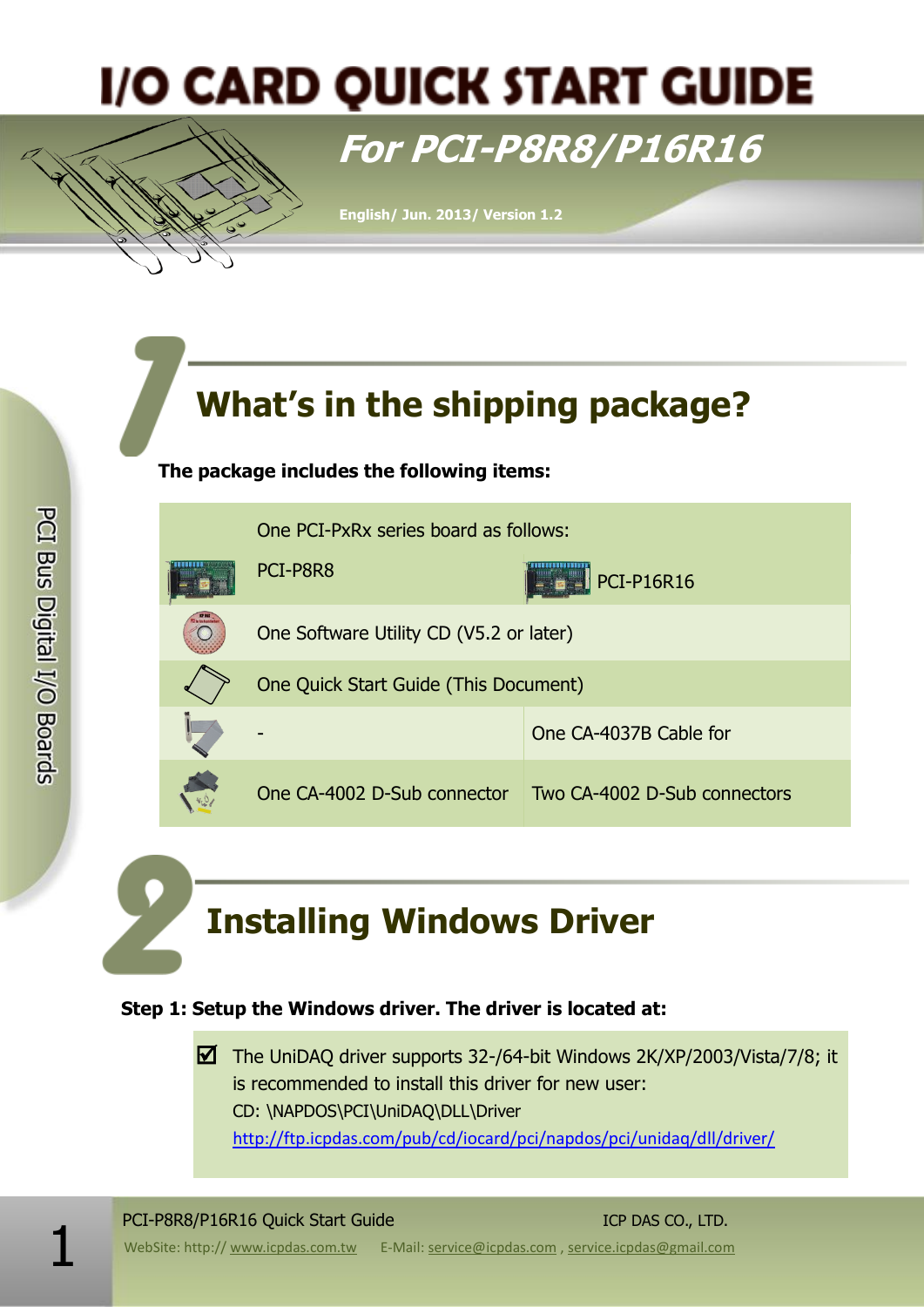- $\Box$  The PCI-P16R16 Series classic driver supports Windows 98/NT/2K and 32-bit XP/ 2003/ Vista/7/8. Recommended to install this driver for have been used PCI-P16R16 series boards of regular user, please refer to : [http://ftp.icpdas.com/pub/cd/iocard/pci/napdos/pci/pci-p16r16/manual/quicks](http://ftp.icpdas.com/pub/cd/iocard/pci/napdos/pci/pci-p16r16/manual/quickstart/classic/) [tart/classic/](http://ftp.icpdas.com/pub/cd/iocard/pci/napdos/pci/pci-p16r16/manual/quickstart/classic/)
- **Step 2: Click the "Next>" button to start the installation.**
- **Step 3: Check your DAQ Card is or not on supported list, then click the "Next>" button.**
- **Step 4: Select the installed folder, the default path is C:\ICPDAS\UniDAQ , confirm and click the "Next>" button.**
- **Step 5: Check your DAQ Card on list, then click the "Next>" button.**
- **Step 6: Click the "Next>" button on the Select Additional Tasks window.**
- **Step 7: Click the "Next>" button on the Download Information window.**
- **Step 8: Select "No, I will restart my computer later" and then click the "Finish" button.**

**For detailed information about the driver installation, please refer to Chapter 2.1 "Getting the UniDAQ Driver DLL Installer package" of the UniDAQ SDK user manual.**

### **Installing Hardware on PC**

- **Step 1: Shut down and power off your computer.**
- **Step 2: Remove the cover from the computer.**
- **Step 3: Select an unused PCI slot.**
- **Step 4: Carefully insert your I/O card into the PCI slot.**
- **Step 5: Replace the PC cover.**
- **Step 6: Power on the computer.**

**After powering-on the computer, please finish the Plug&Play steps according to the prompted messages.**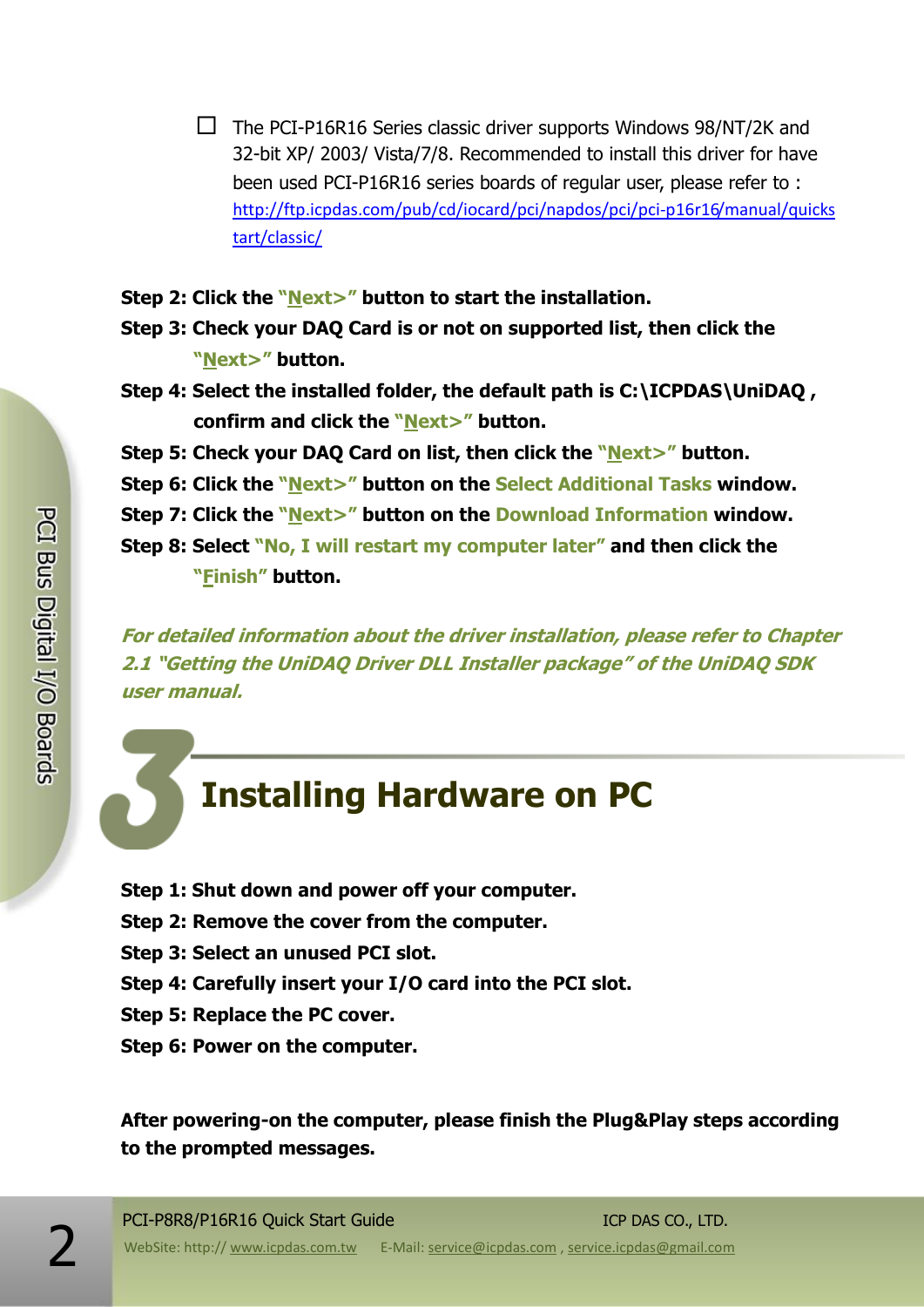# **Pin Assignments**

| Pin<br>Assign-<br>ment                                                                                                                                                                                                     | Pin<br>Assign-<br>ment                                                                                                                                                                                             | Terminal No.                                                                                                   |  |                                                                                                          | Pin<br>Assign-<br>ment                                                                                                                                                                               | Pin<br>Assign-<br>ment                                                                                                                                                                                                    | Pin<br>Assign-<br>ment                                                                                                                                                                                                                            | Terminal No.                                                                                                         |                                                                                                                                                                                                                                                                                                                                                                                 |                                                                                                                      | Pin<br>Assign-<br>ment                                                                                                                                                                                                      |
|----------------------------------------------------------------------------------------------------------------------------------------------------------------------------------------------------------------------------|--------------------------------------------------------------------------------------------------------------------------------------------------------------------------------------------------------------------|----------------------------------------------------------------------------------------------------------------|--|----------------------------------------------------------------------------------------------------------|------------------------------------------------------------------------------------------------------------------------------------------------------------------------------------------------------|---------------------------------------------------------------------------------------------------------------------------------------------------------------------------------------------------------------------------|---------------------------------------------------------------------------------------------------------------------------------------------------------------------------------------------------------------------------------------------------|----------------------------------------------------------------------------------------------------------------------|---------------------------------------------------------------------------------------------------------------------------------------------------------------------------------------------------------------------------------------------------------------------------------------------------------------------------------------------------------------------------------|----------------------------------------------------------------------------------------------------------------------|-----------------------------------------------------------------------------------------------------------------------------------------------------------------------------------------------------------------------------|
| CON <sub>2</sub><br>$NO_8$<br>COM_8<br>$NC_8$<br>$NO_9$<br>COM_9<br>$NC_9$<br>$NO_10$<br>$COM_10$<br>$NC_10$<br>NO_15<br><b>COM_15</b><br>$DIA_0$<br>$DIA_1$<br>$DIA_2$<br>$DIA_3$<br>$DIA_4$<br>$DIA_5$<br>DIA_6<br>DIA_7 | <b>CON1</b><br>$NO_0$<br>COM_0<br>$NC_0$<br>$NO_1$<br>$COM_1$<br>$NC_1$<br>$NO_2$<br>$COM_2$<br>NC <sub>2</sub><br>$NO-7$<br>COM_7<br>$DIA_0$<br>$DIA_1$<br>$DIA_2$<br>DIA_3<br>$DIA_4$<br>DIA_5<br>DIA_6<br>DIA_7 | 01<br>02<br>03<br>04<br>05<br>06<br>07<br>08<br>09<br>10<br>11<br>12<br>13<br>14<br>15<br>16<br>17<br>18<br>19 |  | 20<br>21<br>22<br>23<br>24<br>25<br>26<br>27<br>28<br>29<br>30<br>31<br>32<br>33<br>34<br>35<br>36<br>37 | CON1<br>$NO-3$<br>COM_3<br>$NC_3$<br>$NO_4$<br>COM_4<br><b>NO_5</b><br>COM_5<br>$NO_6$<br>COM_6<br><b>GND</b><br>DIB 0<br>$DIB_1$<br>DIB <sub>2</sub><br>DIB_3<br>DIB_4<br>DIB_5<br>DIB_6<br>$DIB_7$ | CON <sub>2</sub><br>$NO_11$<br>$COM_11$<br>$NC_11$<br>$NO_12$<br>$COM_12$<br>$NO_13$<br>$COM_13$<br>$NO_14$<br>COM_14<br><b>GND</b><br>$DIB_8$<br>$DIB_9$<br>DIB_10<br>$DIB_11$<br>DIB_12<br>$DIB_13$<br>DIB_14<br>DIB_15 | <b>NO_8</b><br>COM <sub>8</sub><br>NC_8<br>$NO_9$<br>COM <sub>9</sub><br>NC <sub>9</sub><br>NO_10<br>COM_10<br><b>NC_10</b><br>NO_15<br>COM_15<br>DIA_8<br>DIA_9<br>DIA_10<br>DIA_11<br><b>DIA 12</b><br>DIA_13<br>DIA_14<br><b>DIA_15</b><br>N/A | 01<br>03<br>05<br>07<br>09<br>11<br>13<br>15<br>17<br>19<br>21<br>23<br>25<br>27<br>29<br>31<br>33<br>35<br>37<br>39 | $\circ$<br>$\circ$<br>O<br>$\circ$<br>O<br>$\circ$<br>O<br>$\circ$<br>O<br>$\circ$<br>O<br>$\circ$<br>O<br>$\circ$<br>O<br>$\circ$<br>JΟ<br>O<br>$\circ$<br>O<br>ЧO<br>$\circ$<br>O<br>O<br>$\circ$<br>$\circ$<br>O<br>$\circ$<br>$\circ$<br>$\circ$<br>O<br>$\circ$<br>O<br>$\circ$<br>O<br>$\circ$<br>O<br>$\circ$<br>O<br>O<br>CON2 (40-pin box header)<br>(PCI-P16R16 only) | 02<br>04<br>06<br>08<br>10<br>12<br>14<br>16<br>18<br>20<br>22<br>24<br>26<br>28<br>30<br>32<br>34<br>36<br>38<br>40 | $NO_11$<br>$COM_11$<br>$NC_11$<br>$NO_12$<br><b>COM_12</b><br>NO_13<br>$COM_13$<br>$NO_14$<br>COM_14<br><b>GND</b><br>DIB_8<br>DIB <sub>9</sub><br>DIB_10<br>$DIB_11$<br>DIB_12<br>DIB_13<br>DIB_14<br>DIB_15<br>N/A<br>N/A |
| CON1 (Female DB-37)<br>Note:<br>NO: Normal Open<br><b>COM: Common</b><br><b>NC: Normal Close</b><br><b>DIA:</b> Digital Input (Point A)<br><b>DIB:</b> Digital Input (Point B)                                             |                                                                                                                                                                                                                    |                                                                                                                |  |                                                                                                          |                                                                                                                                                                                                      |                                                                                                                                                                                                                           | Extension Cable (CA-4037B):<br>DB-40-Pin conversion DB-37-Pin                                                                                                                                                                                     |                                                                                                                      |                                                                                                                                                                                                                                                                                                                                                                                 |                                                                                                                      |                                                                                                                                                                                                                             |

#### PCI-P8R8/P16R16 Quick Start Guide ICP DAS CO., LTD.

**3** WebSite: http:// www.icpdas.com.tw E-Mail: <u>service@icpdas.com</u> , <u>service.icpdas@gmail.com</u>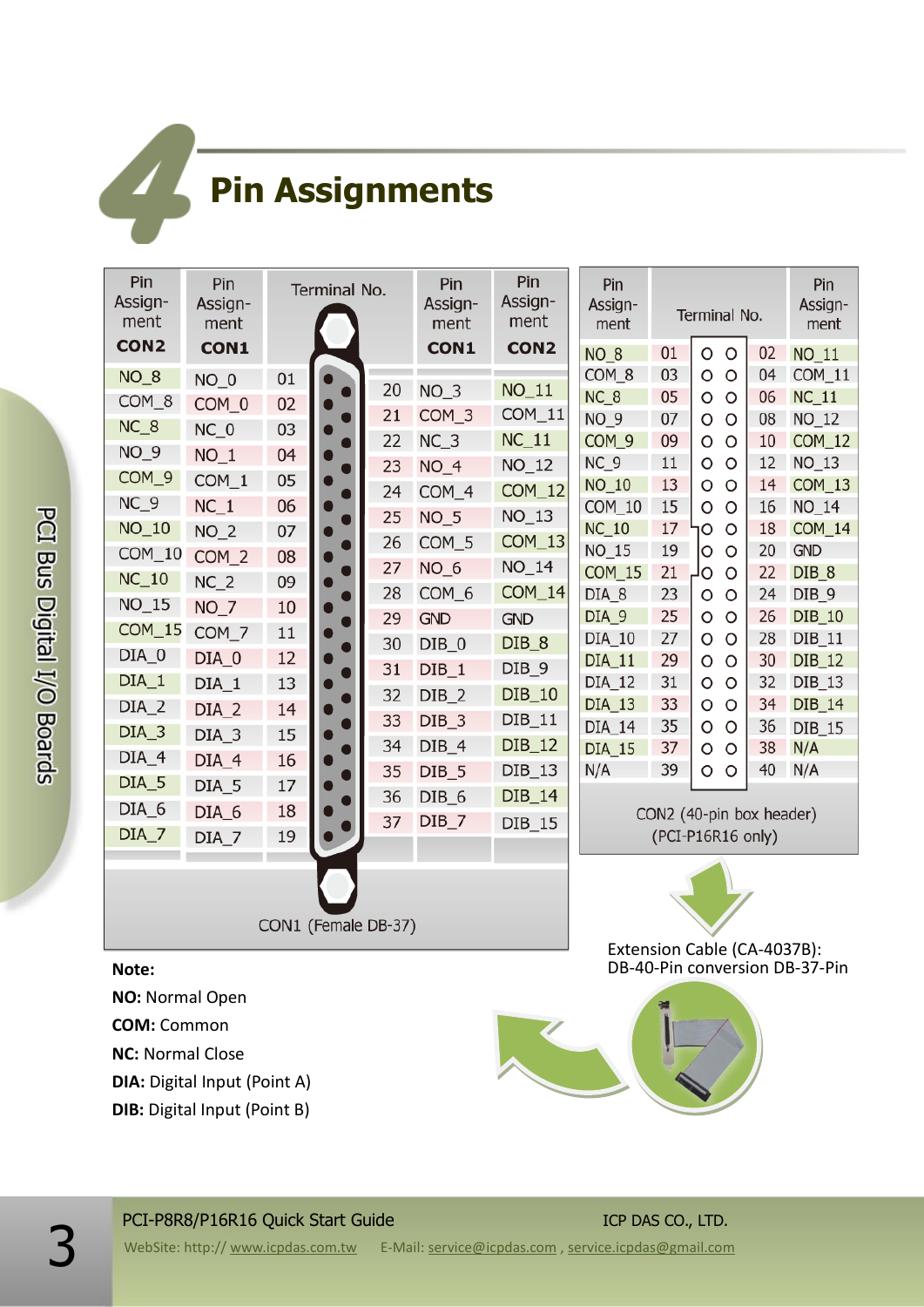## **Self-Test**

#### **Prepare for device:**

- $\boxtimes$  DN-37 (optional) wiring terminal board.
- Exterior power supply device. For example: DP-665 (optional)

#### **Self-test wiring as follows:**

#### **1. Use the DN-37 to connect the CON1 on board.**

- **2. Connect the** NO(0-7) **with** DIA(0-7)**.**  (Pin1/4/7/20/23/25/27/10 **connects to** Pin12/13/14/15/16/17/18/19).
- **3.** Power Supply (+24 V) **connects to** COM0…COM7 (Pin2/5/8/21/24/26/28/11)**.**
- **4.** Power Supply GND **connects to** GND (Pin29)**.** Power Supply GND **connects to** DIB0…DIB7 (Pin30/31/32/33/34/35/36/37)**.**



#### PCI-P8R8/P16R16 Quick Start Guide ICP DAS CO., LTD.

PCI Bus Digital I/O Boards

WebSite: http:// www.icpdas.com.tw E-Mail: service@icpdas.com , service.icpdas@gmail.com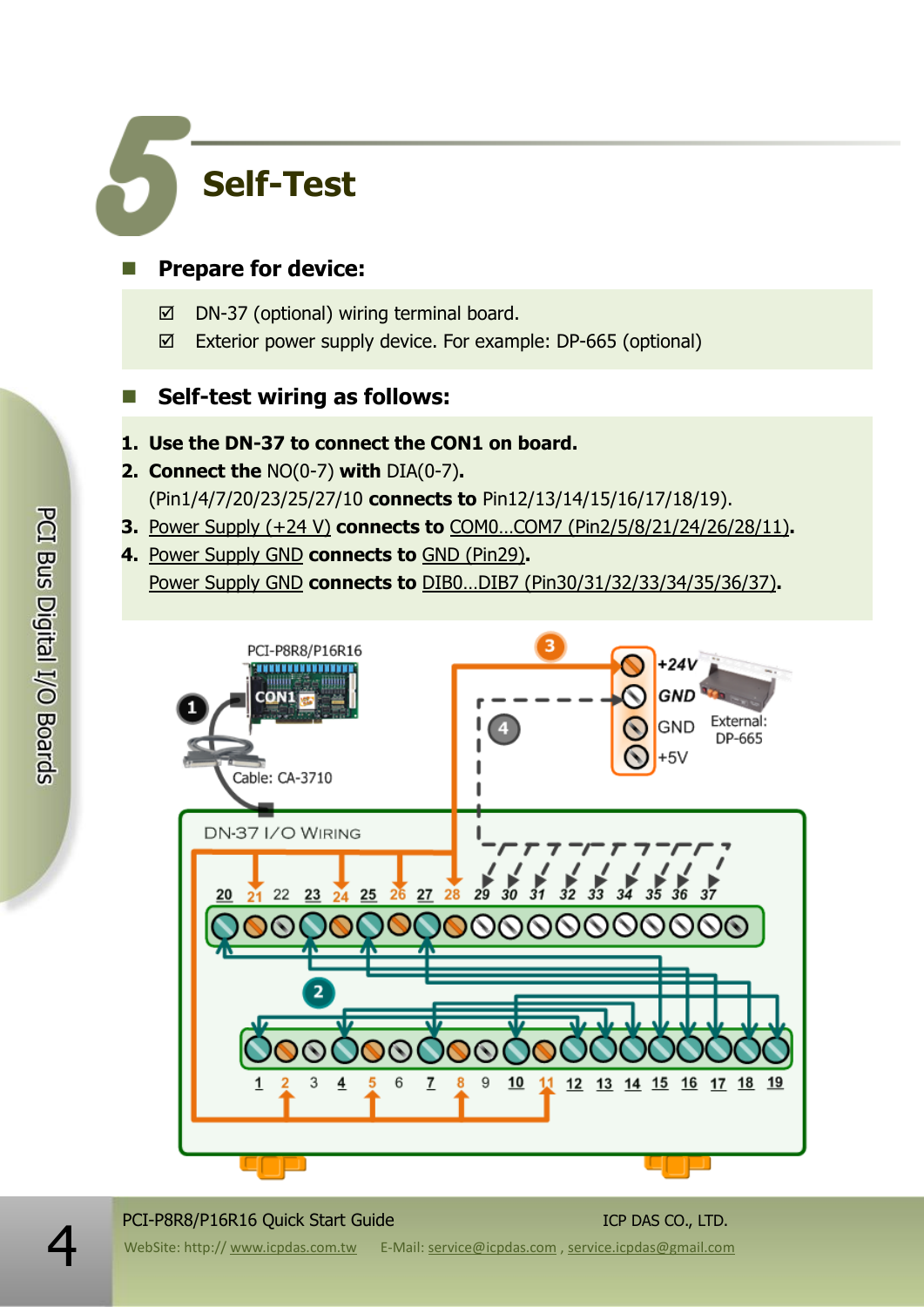



#### **5. Get DIO function test result.**

#### PCI-P8R8/P16R16 Quick Start Guide ICP DAS CO., LTD.

WebSite: http:// www.icpdas.com.tw E-Mail: service@icpdas.com , service.icpdas@gmail.com